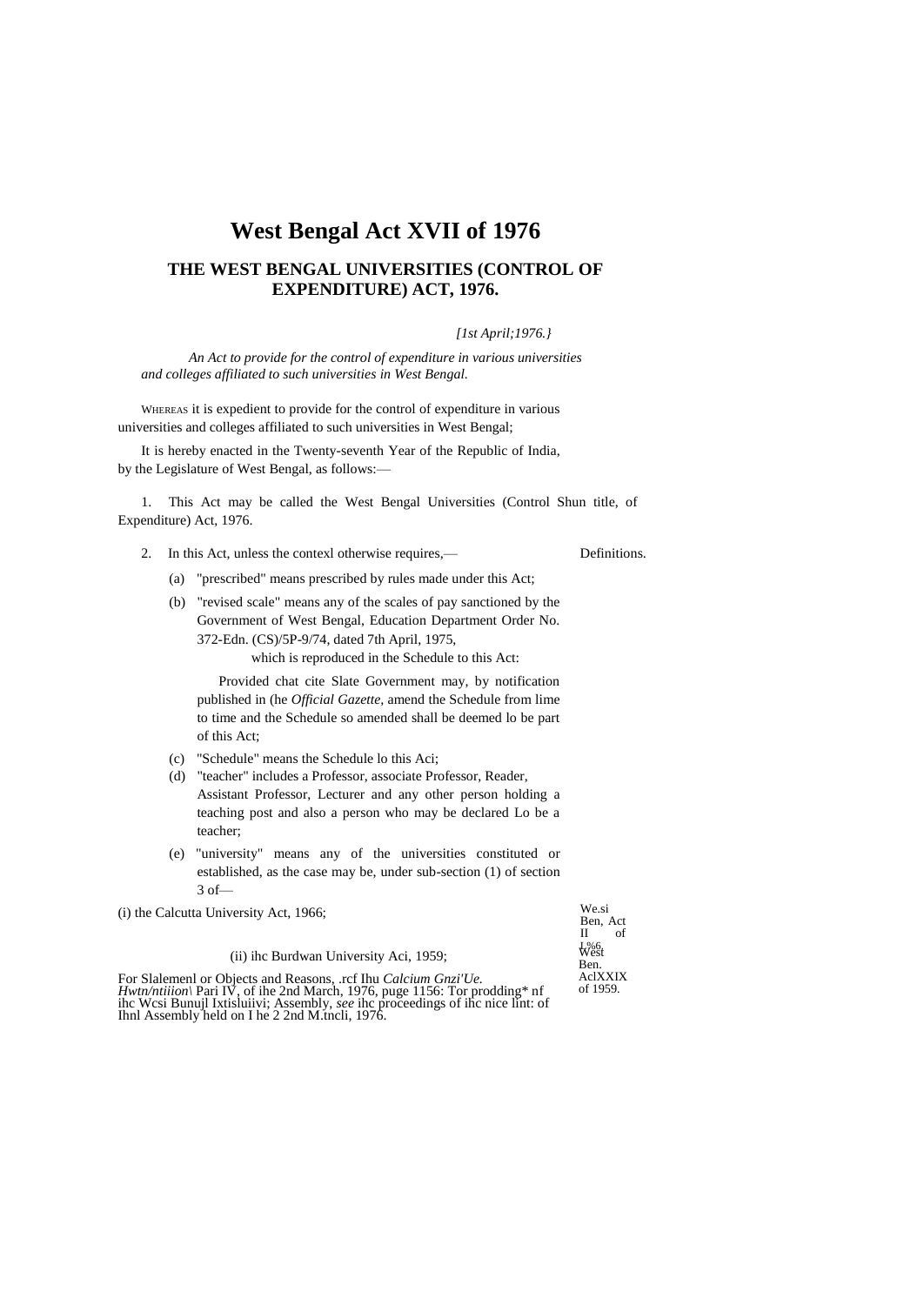[West Ben, Act

| (iii) the North Bengal University Act, 1961; |
|----------------------------------------------|
| (iv) the Jndavpur University Act, 1955;      |
| (v) the Kalyani University Act, 1960; and    |
|                                              |

(vi) the Rabindra Bharati Act, 1961.

West Ben Act X.XXIII of 1955. Wcsl Ben. Acl XIII or

Wcsl Hen. Act XXVIt of 1961,

Wcsl Ben. Act XXIX of 1961,

I960.

3, (I) Nolwithstanding anything contained in any law for the time being in force or in any contract, custom or usage to the contrary, no university or no collcge affiliated to such university, excepting a college which is,—

No post lo be created or appointment made wilhuul Slate Government's approval.

Government, or (b) established by a religious or linguistic minority, or

(ii) established, maintained or administered by the Slute

(c) not in receipt of any financial assistance from tiie Slate Government,

shall, after the commencement of this Act,—

(i) create any teaching or non-teaching post involving any financial liability;

(ii) increase ihe pay or allowances attached to any post or sanction any new allowances:

Provided that the Slate Government may, by an order, revise the scalc of pay attached to such post or sanction any new allowance,

- (iii) grant any special pay or allowance or other remuneration under any description whatsoever including *ex-gratia* payment or any other benefits having financial implication to any person holding a leaching or non-teaching post, or
- (iv) incur, except as provided in the rules prescribed for the purpose, any expenditure on any development scheme,

without the prior sanction of the State Government.

(2) Notwithstanding anything contained in any law for the time being in force or in any contract, custom or usage lo the contrary no college other than any of the colleges referred to in clauses (a), (b) or (c) of sub-section (1) shall, after the commencement of this Act, appoint any person to any post without the prior sanction of the State Government:

Provided that no sanction of ihe State Government shall be necessary for filling up any sanctioned posi r»f a teacher for a period not exceeding six months by a candidate who nossesses ihe nre<:rrihpH niniifiminnr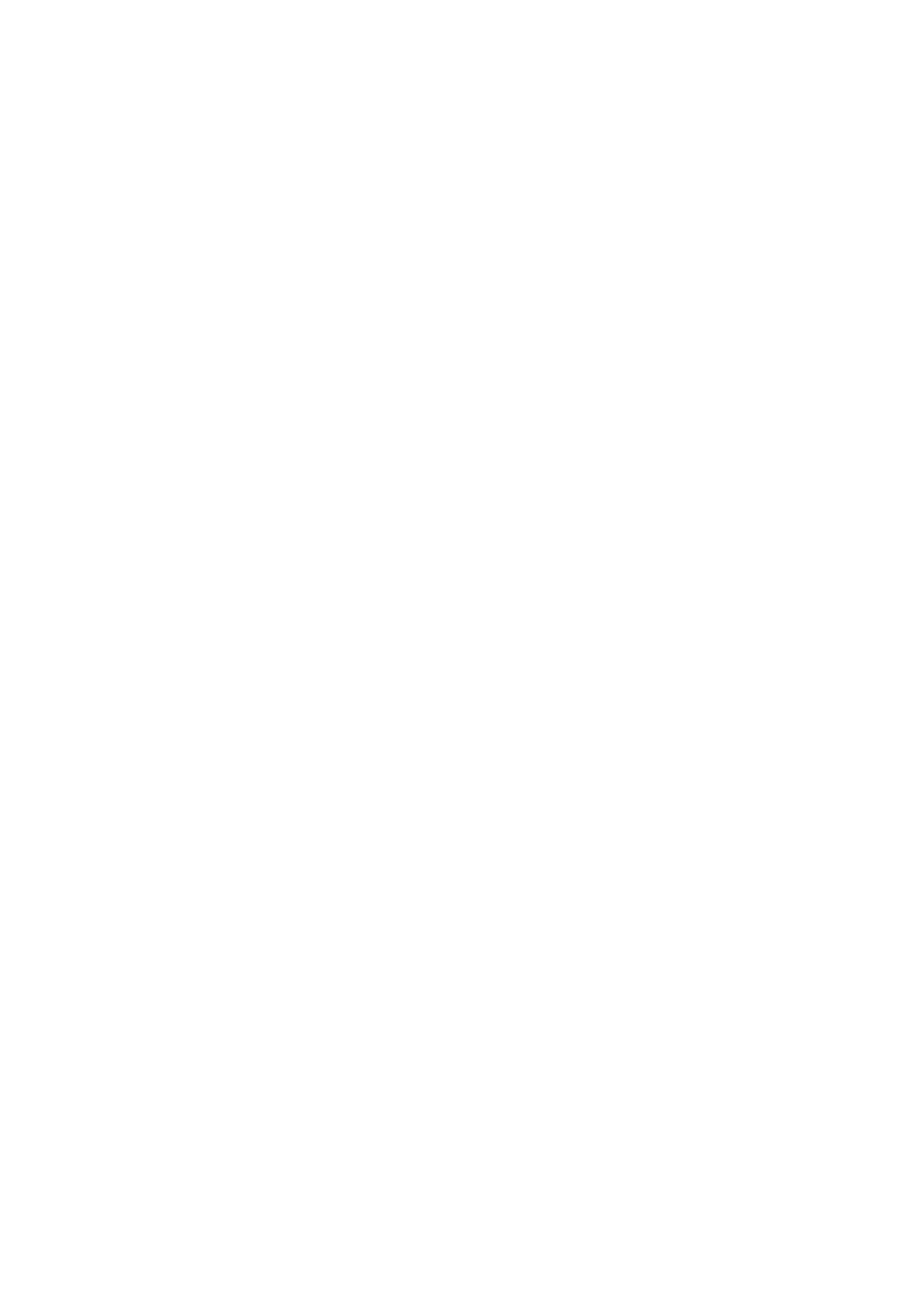**XVII of 1976.]**

#### *(Sections 4-10.)*

of t'-.ichi'rv *4.* Every teacher of a university or any college affiliated lo such university who is in receipt of pay in the revised scale shall retire from service on attaining the age of sixty years.

*5.* The Slate Government may, as an when it considers necessary, institute inquiry into the affaire of a university or college affiliated to such university, relating lo financial matters and exercise control over such matters through such agency as the Slate Government may think fit to appoint in this behalf.

*6.* (1) Notwithstanding anything contained in any Act, or in any Statute, Ordinance or Regulation made thereunder, every University shall submit a budget showing its estimated receipts and disbursements for the following year, to the State Government immediately after the same is flnanliscd by the University at a meeting specially convened for the purpose.

(2) A University may submit a supplementary budget at any time within the financial year to the State Government.

(3) Notwithstanding anything contained in sub-section (1) or subsection (2), the State Government may authorise a University to incur any expenditure not forming pan of its budget or supplementary budget, as the State Government considers necessary. .

*Explanation.*—For the purpose of this section, 'financial year' means the year ending on the 31st day of March.

*7.* If any difficulty arises in giving effect to the provisions of ihis Act. the Stale Government may make such order or do such thing, not inconsistent with the provisions of Ihis Act, as appears lo it to be necessary or expedient for removing the difficulty.

*8.* The provisions of this Act shall have effect notwithstanding anything to the contrary contained in uny other law or in any contract, express or implied, or in any instrument and notwithstanding any usage or custom lo the contrary.

*9.* CO The State Government may, by notification in the *Official Gazette,* make rules for canying out the purposes of this Act.

(2) In particular, and without prejudice lo the generality of the foregoing power, such rules may provided for any matter which may be or is required to be prescribed.

10. (1) The West Bengal Universities (Control of Expenditure) Ordinance, 1976, is hereby repealed.

(2) Anything done or any action taken under the West Bengal Universities (Control of Expenditure) Ordinance, 1976, shall be deemed to have been validly done or taken under this Act as if this Act had rnmmpnrpft nn ihp ?Olh rlnv of tnnnnrv 1076

Inquiry into the affairs or I he university

or col lege.

Retirement

Submissio n of Budgel.

Power to **remove** difficulties .

Act lo override oiher laws.

Power lo make rules.

Repeal and savings.

**Wcsl** Ben. Ord. Vof 1976.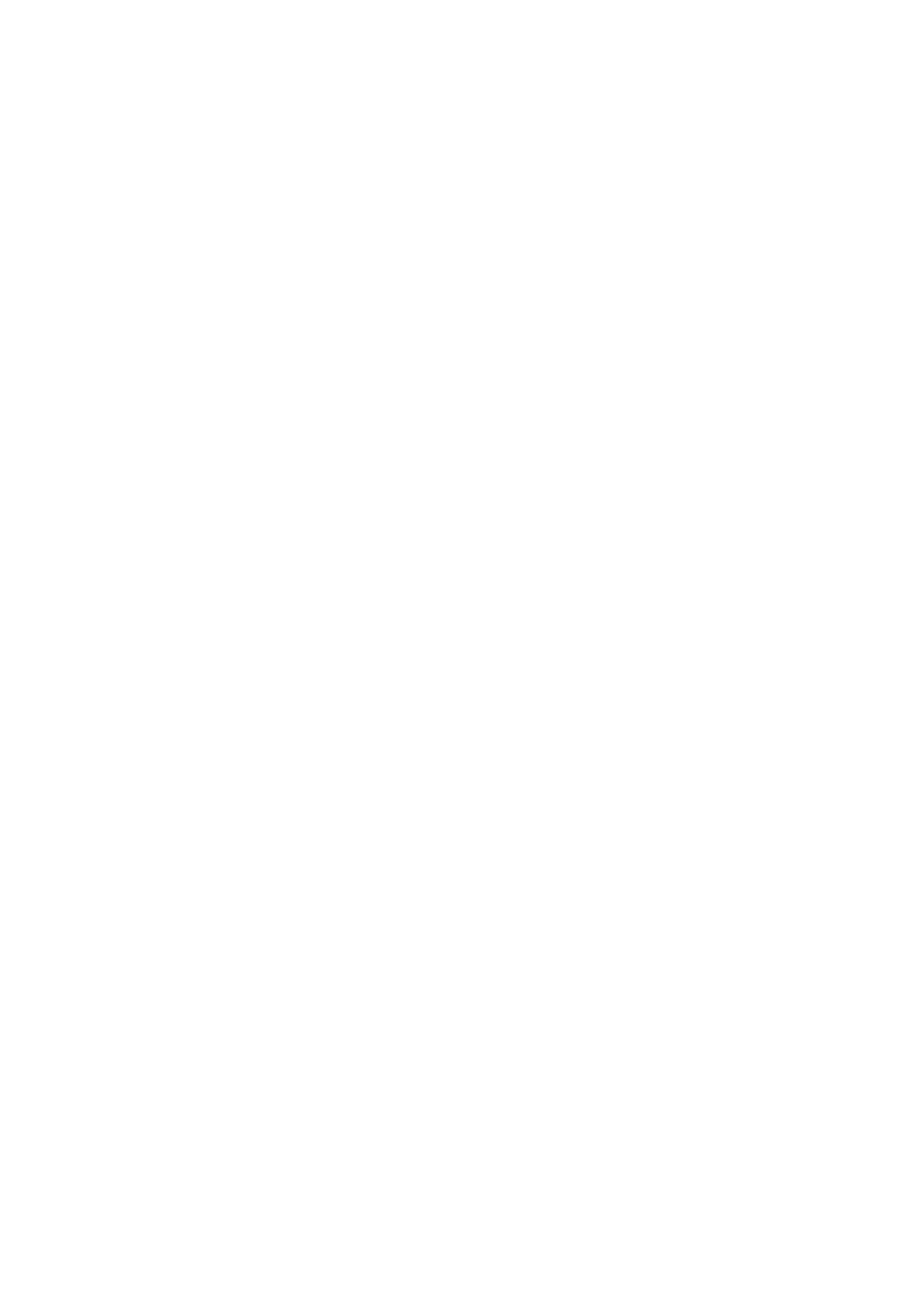*The West Bengal Universities (Control of Expenditure) Act, 1976. (The Schedule.)*

[West Ben. Act

# THE SCHEDULE

*[See* section 2(c).]

#### GOVERNMENT OF WEST BENGAL Education Department

*College Sponsored* No. 372-Edn. (CS)/5P-9/74

From : ShriB.N.ChaUerjee,I.A.S., Ji.Sccy. tothe Government of West

Bengal.

# To : The Director of Public Instruction, West Bengal.

*Calcutta, the 7th April, 1975.*

### Subject: *Revision of salary scales of University and College teachers.*

The undersigned is directed lo say that the Government of India, in their Idler No. F.I.-40/74-U.L, dated 2nd November 1974, of the Ministry of Education and Social Welfare, requested the Stale Government to consider the question of implementing in this State the scheme of the revised pay scales of University and College teachers as recommended by ihe University Grants Commission with such modifications, if any,

as may be considered necessary to suit local conditions. The Government of India offered to

render financial assistance to the extent of 80 *per cent.* of the additional expenditure involved in giving effect to the revised scales of pay subject to the following conditions:—

- (i) Central assistance to this extent will be available for the period January 1, 1973 lo March 31, 1979;
- (ii) the State Government will bear the entire balance of  $<sup>1</sup>$ </sup>

expenditure and will not pass on the liability for any portion

- of it to the Universities or the management of private colleges; and
- (iii) the Slate Government will take over the entire responsibility for maintaining the revised scales with effect from Apri I 1, 1979.

2. The Slate Government has decided to introduce the scheme of revised pay scales for University and College teachers as recommended by the University Grants Commission in the Universities and non- Govemment Colleges of this Slate (except Medical, Agricultural and Veterinary Science Colleges). Accordingly, sanction of the Governor is accorded lo the introduction of the following revised scales or pay for teachers oT Universities anrl nnn-Onvprnmpnt PnlWpc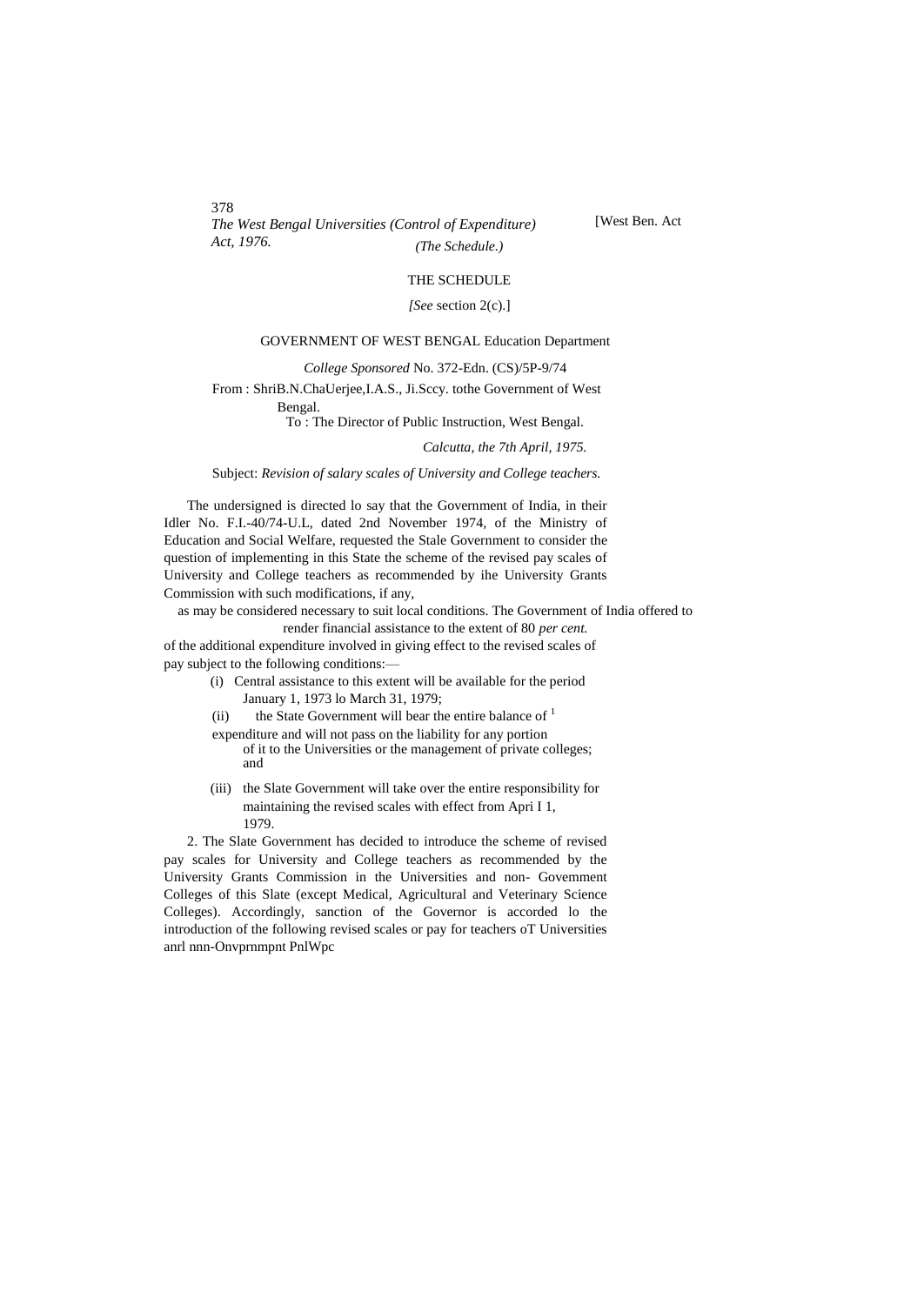379 *The West Bengal Universities (Control of Expenditure)* **xvn or 1976.]** *Act, 1976. (The Schedule.)*

> Government Sponsored Colleges but excluding Medical, Agricultural, Veterinary Science and Engineering Colleges) of this Slate with effect from 1st January 1973 subject to the conditions as stipulated in Annexure I:

Universities—

- (i) Lecturer—Rs. 700- $\textdegree$ 0—1,100—50—1,600.
- (ii) Reader—Rs, 1,200—50—1,300—60**—1**,900,
- (iii) Professor—Rs. 1,500—60—1.800—100—2.000—125/2— 2,500.

Non-Government Colleges (including Government Sponsored Colleges but excluding Medical, Agricultural, Veterinary Science and Engineering Colleges)—

- (i) Demonstrator/Tutor—Rs. 500—20—700—25—900 (for existing incumbents only).
- (ii) Lecturer—Rs.700—40 —1,100—50 —1,300— Assessment—  $50 - 1,600$ .
- (iii) Principal—(i) Rs. 1,200—50—1,300—60—1,900;

(ii) Rs. 1,500—60—1,800—100—2,000—125/2—2,500.

3. Pay shall be fixed in the revised scales according to the formula as laid down in Annexure II.

4. The revised pay scales will be applicable to all teachers who were in position on 1st January 1973 and also to those who were appointed according to the approved rules of recruitment against posts

(i) which were vacant on 1st January 1973 but filled up later and

(ii) which were created after 1st January 1973 with the approval of the competent authority,

5. Payment of additional grants to colleges for the introduction of the revised scales of pay now sanctioned is subject lo the maintenance of the existing College scales of pay in the case of non-Government non- Sponsored Colleges.

6. Teachers serving in approved posts on the date of issue of this order may retain the old scales of pay with all the conditions attached thereto provided they exercise option in writing in the form prescribed within sixty days from the date of issue of this order.

7. The additional emoluments consequent on the revision of the scales of pay now sanctioned will attract the provisions of the Additional mrs'iimrrMe mmi 1 enrv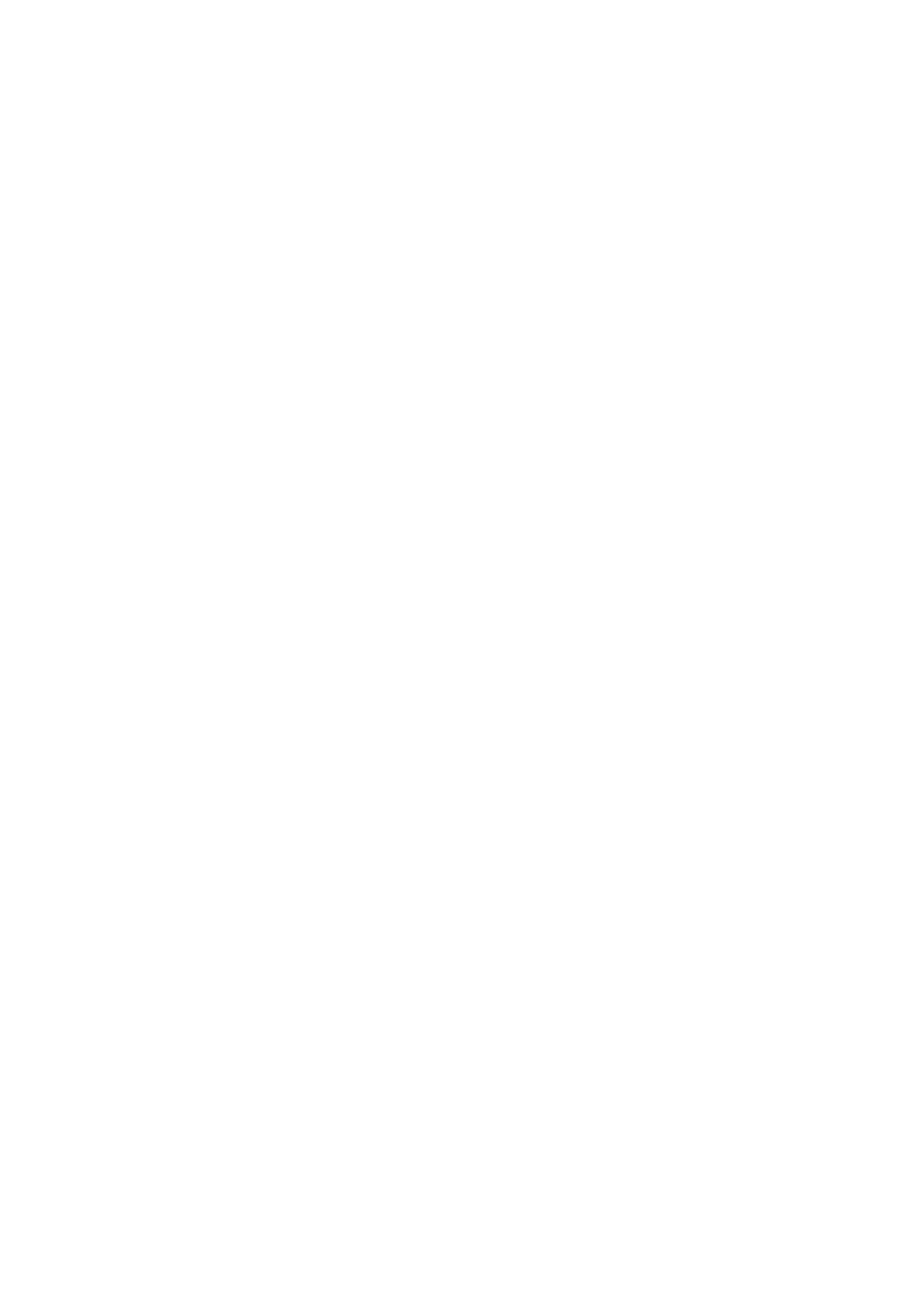[West Ben.

#### *(The Schedule.)*

8. Payment of ad hoc amount of Rs, 75 per month to the University and College teachers which was sanctioned in Government. Order No. 124i-Edn. (C.S.), dated the 30th July 1924 (substituted), should be discontinued with effect from 1st April 1975.

*The West Bengal Universities (Control of Expenditure)* 9. The charge on account of additional experience involved for revision of<br>cases of the 1976.cookers will be debited to the heed "University and other pay scales of University teachers will be debited to the head "University and other Higher Education—Assistance to Universities for Non-Technical Education—Slate Plan **(Firth** Plan)—Improvement of service condition of University teachers— Granis-in-aid/Contributions"

and that on account of Co I lege teachers to the head "University and Other High Education—Assistance to Non-Government Colleges—State Plan (Fifth Plan)— Improvement of service condition of Colege teachers— Grants-inaid/Contributions" in the 277—Education (excluding Sports and Youth Welfare) Budget.

10. A separate account foi iVie additional expenditure in respect of Ihe posts created after 1st January 1973 should be maintained.

11. This order issues with the concurrence of the Finance Department of this Government vide their U.O. Note No. Group B/875, dated 7th April 1975.

12. The Accountant-General, West Bengal, is being informed.

B. N. CHATTERJEE, *J aim Secretary.*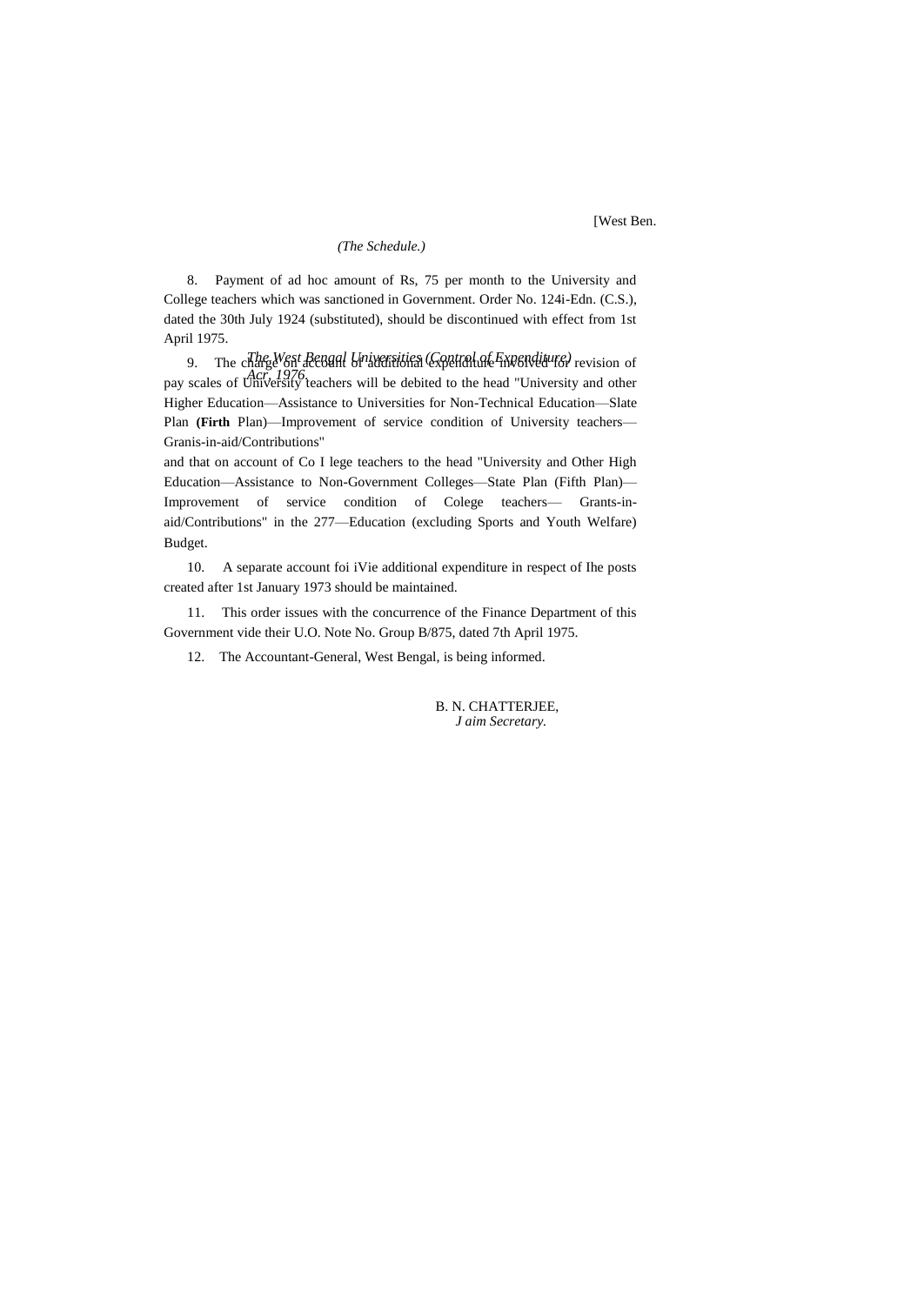# *The West Bengal Universities (Control of Expenditure) Act, 1976.* **XVII of 1976.]**

*(The Schedule.)*

## i ANNEXURE I .

#### *Conditions for introduction of the revised pay scales.*

[Reference para. 2 of G.O. No. 372-Edn. (C.S.)> dated 7th April 1975]

(i) The revised pay scales are inclusive of the enlire amount of Government D. A. as well as University/College D.A., if any, as admissible on 3**I**sl December 1972.

(ii) The additional emoluments payable to teachers for the period from 1st January 1973 to 31st March 1975, if any, after adjustment of the ad interim increase of Rs. 75 p.m., paid from 1st April 1974, will be paid in two annual instalments, the first one to be paid on or about April I, 1976.

(iii) Recruitment lo all categories of teachers of Universities as well as on non-Government Colleges shall be made in future through the University and College Service Commission co be constituted by the Slate Government strictly on merit and after advertisement on the basis of qualifications as prescribed in Annexure **m.** No appointment should be made on communal or caste consideration.

Pending constitution of the University and College Service Commission *status quo* in regard to the existing method of recruitment but on the basis of the prescribed qualifications as in Annexure m may be maintained until further orders except that recruitment of teachers including Principals of non-Govern mem non-Sponsored Colleges shall also be made through the Selection Committees already constituted for the purpose of selection of teachers including Principals of Sponsored Colleges.

(iv) The existing Lecturers in Colleges who did not possess at the lime of their initial recruitment minimum qualifications as prescribed by the University concerned should be required to attain ihese qualifications within five years from ihe dale of placement in the revised scale. If they are unable to do so during this period, they shall not be allowed to earn any future increment till they have satisfied this condilion.

(v) Only those Principals will be eligible for higher scale of pay, viz., Rs. 1,500—60—1,800—100—2,000—125/2—2,500 who on 1st January 1973 completed at least 7 years of service as Principal in Colleges which had an aggregate roll strength in the main shift of not less than 750 in each of three sessions 1972-73, 1973-74 and 1974-75.

(vi) ihe period of probation of a teacher of a University shall be such as prescibed by the University concerned under its Acts/Siatutes/

rW1inr\*nrv»<? **f**\*rr hi»\* **to** nn rnsp shnll hp mnrp fhrm mnn(h\*; A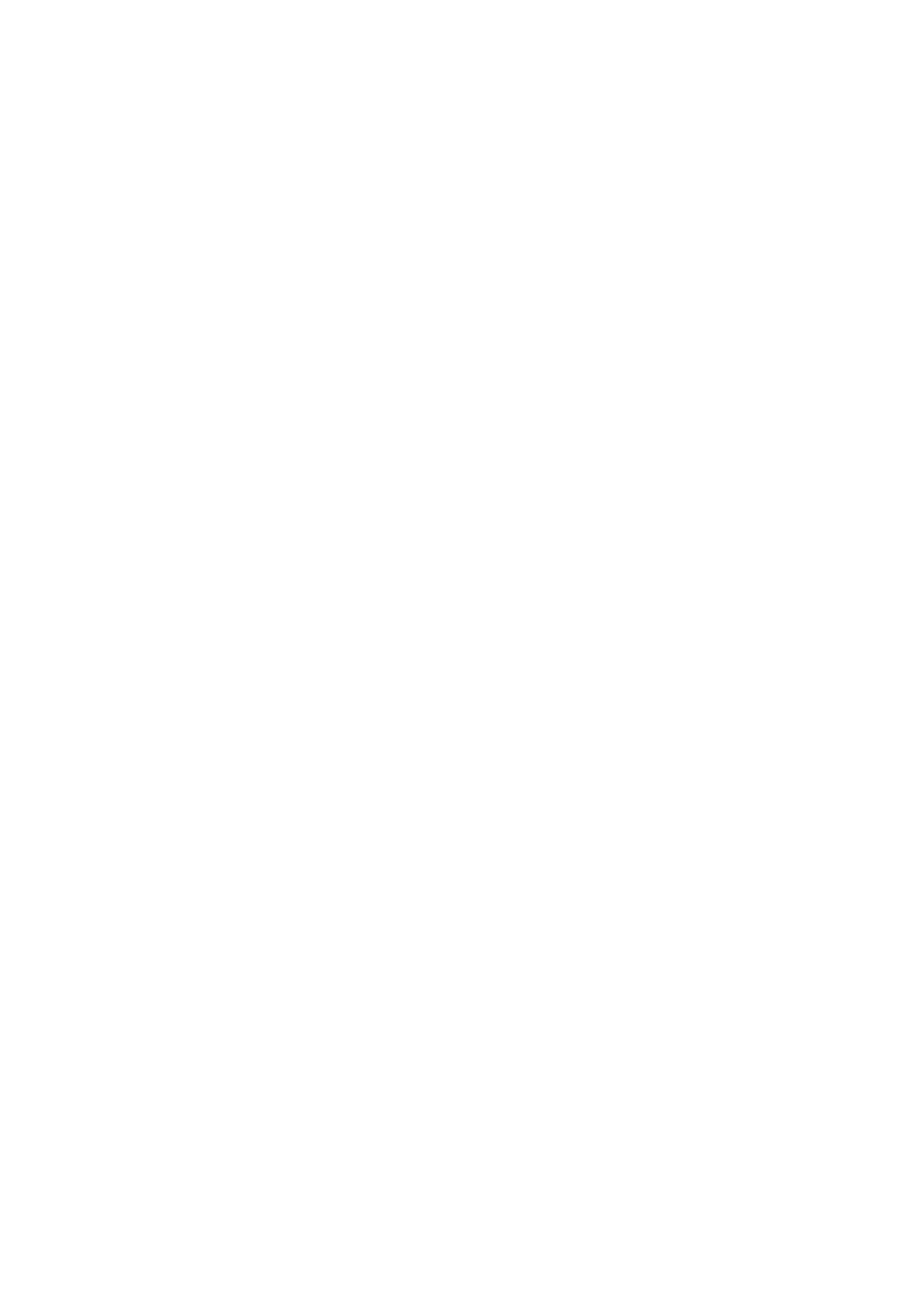[West Ben. Act

## *(The Scheduk.)*

appointed against a permanent vacancy in a non-Government College shall be on probation ordinarily for a period of one year from the date of his appointment and such period of probation may at ihe discretion of ihe Governing Body be extended for a further period not exceeding one year.

(vii) The age of superannuation Tor teachers as well as for Principals shall be 60 years and thereafter no further extension in service shall be given. A teacher who has already been given extension on attaining the age of 60 years on January 1, 1973 or thereafter shall continue to be in the old scale of pay during the period of extension.

(viii) No teacher/Principal shall be paid any remuneration for examination work, including invigilation work, within the University/ Institution,

(ix) The work-load of teachers, submission of plan of work, etc.,

shall be as may be determined by the University in case of University teachers and by the State Government in case of College teachers on the recommendations or ihe University Grants Commission, Pending such determination *status quo* may be maintained.

(x) The assessment at Rs. 1,300 in the scale of Rs.  $700-40-1,100-$ 50—1,300—Assessment—50—1,600 prescribed for College lecturers shall be done by the concerned appointing authorities in the manner to be prescribed for the purpose.

(xi) The revised scale of Rs. 500—900 is for the existing Demonstrators/Tutors only. In future, Demonstrators/Tutors shall not be appointed in Universities and Colleges.

(xii) Every teacher shall abide by a code of conduct or, if there is no code of conduct at present, by such code of conduct as may be drawn up in future.

# ANNEXURE n

#### *Formula for fixation of pay in the revised scales.*

IReference para. 3 of Government Order No. 372-Edn. (C.S.), dated 7th April 1975]

The initial pay in the revised scales shall be fixed in the following manner;—

I. (A) In the case of a teacher drawing basic pay up to and in eliding Rs. 1,800 in the existing scale—

> (a) an amount representing five *per cent,* of the basic pay, subject to a minimum of Rs, 15 and a maximum of Rs, 50,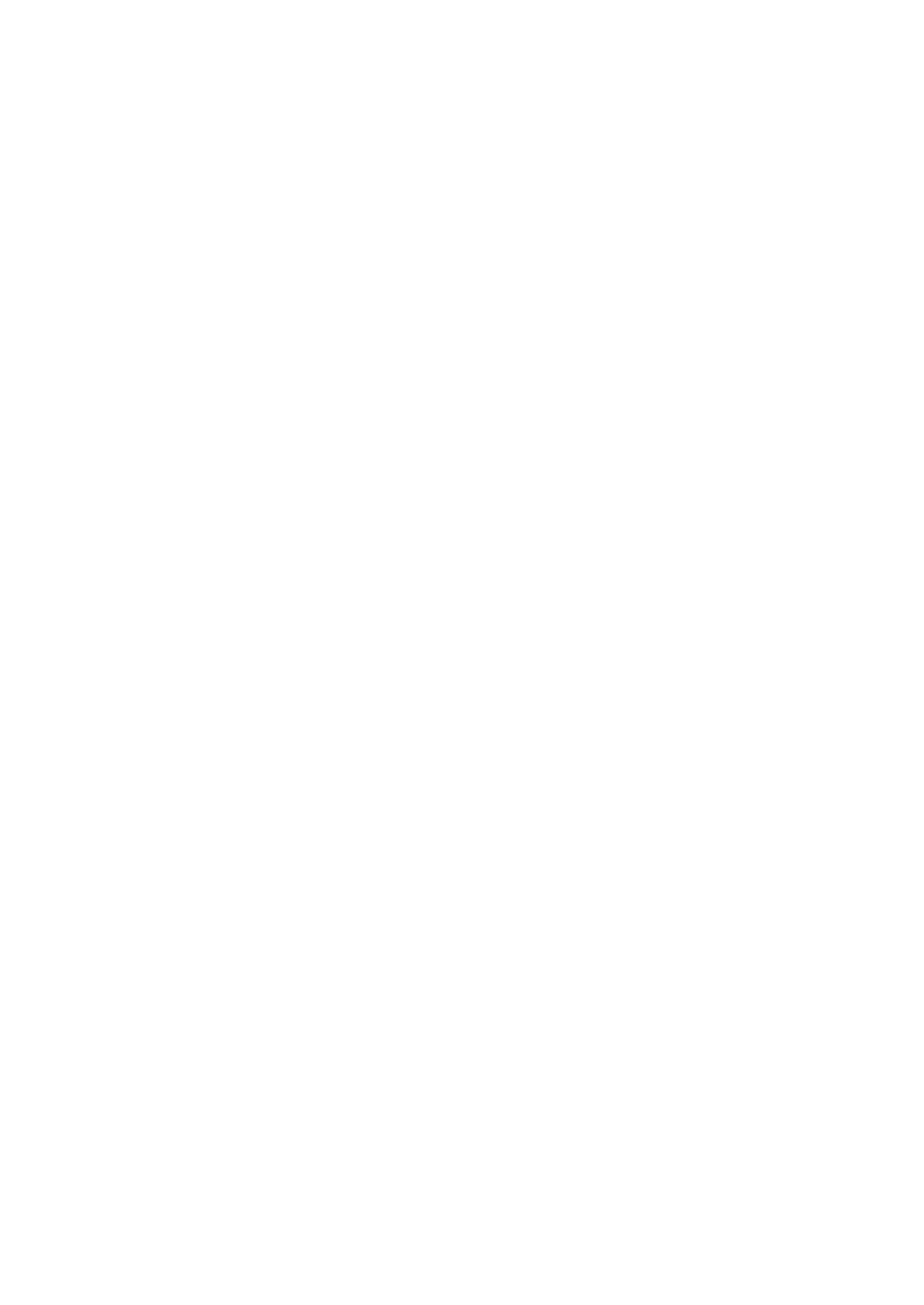**XVII or 1976.}**

# *(The Schedule.)*

*Explanation I.*—Existing emoluments means Basic Pay plus Deafness Pay plus Deamess Allowance plus Interim relief, if any, sanctioned during 1st march 1970 and 1st January 1973 and not any other allowance.

*Explanation II.*—If Ihe amount so computed includes a pari of a rupee, then, if such part is fifty paise or more, it shall be increased to one complete rupee and if such part is less than fifty paisc, it shall be ignored.

- (b) after the existing emoluments have been increased and computed as specified in clause (a), the pay shall be fixed in (he revised scale at the stage equal to the amount so computed or, if there is no such stage in the revised scale, at the stage next above the amount so computed: Provided that—
	- (i) if the amount as computed under clause (a) is less than the minimum of the revised scale, the pay shall be fixed at the minimum of that scale;
	- (ii) if the amount as computed under clause (a) is more than the maximum of the revised scale, the pay shall be fixed at the maximum of that scale:

Provided further that except in cases where the pay is fixed at the minimum of the revised scale, if the revised emoluments as determined under this sub-rule exceed the existing emoluments by more than Rs. 100, the initial pay shall be fixed at the highest stage in the revised scale at which the revised emoluments payable do not exceed the existing emoluments by  $Rs<sub>r</sub>$  100 and the difference, if any, between the existing emoJuments plus Rs, 100 and the revised emoluments so payable shall be allowed as personal pay to be absorbed in future increases in pay.

*Explanation.*—Revised emoluments means the Basic Pay of the teacher in the revised scale.

(B) In the case of a teacher drawing basic pay exceeding Rs. 1,800 in the existing scale, the initial pay in the revised scale shall be fixed under the provisions of Fundamental Rule 22, 23 and 31 and for this purpose, his pay in the existing scale shall be deemed to include the nllownnrc if anv. drawn hv him.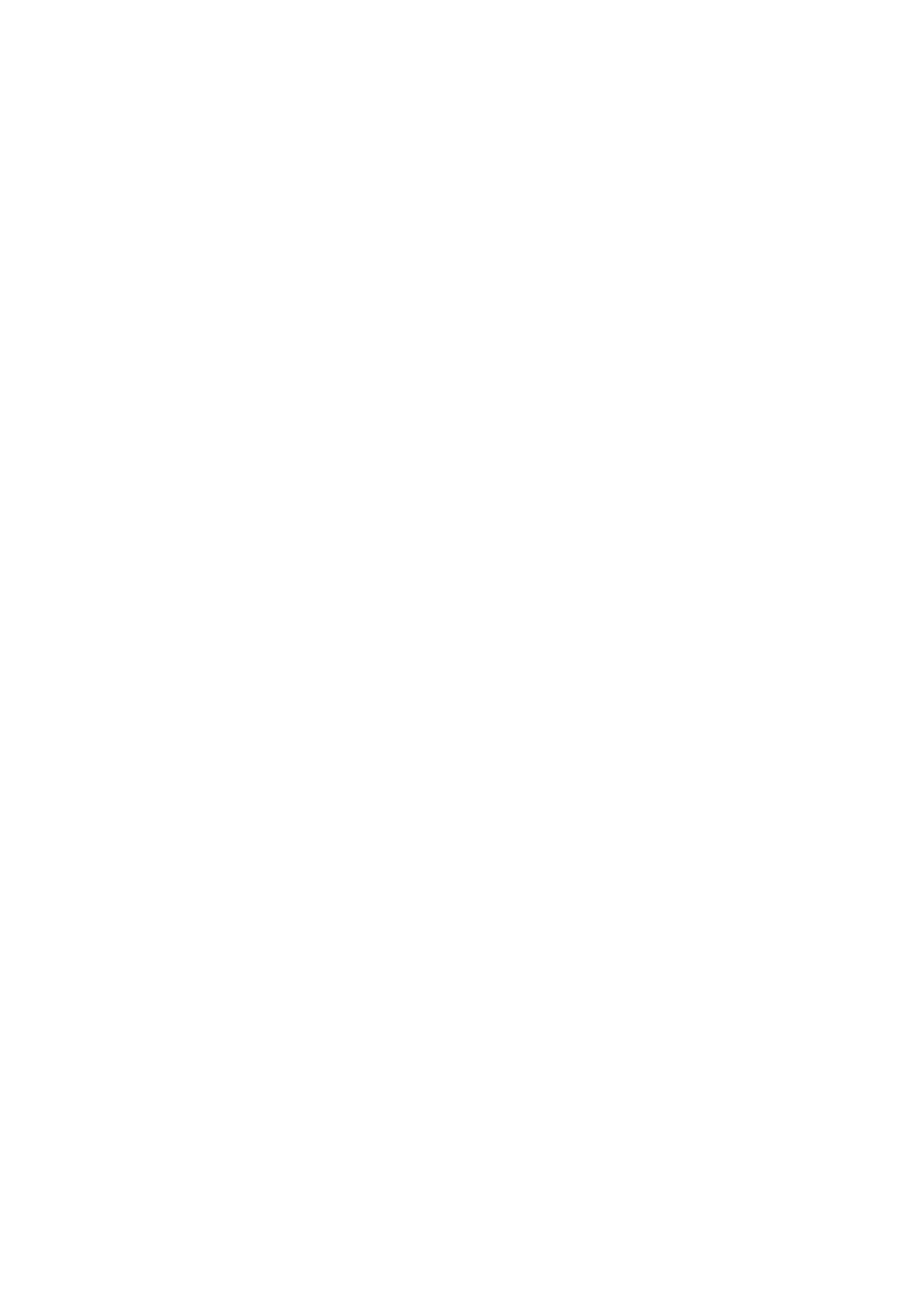(West Ben. Act

# *(The Schedule.)*

*Note 1.*—Wheie a teacher is holding a permanent posL and is officiating in a higher post and the scales applicable lo these two posts are merged into one scale, the pay shall be fixed under this sub-rule with reference to the officiating post only, provided he has continuously officiated in that post for not less than one year as on the 1 st day of January 1973 and ihe pay so fixed shall be treated as substantive pay. Where such teacher has nol completed one year's continuous service in Ihe higher officiating post as on the 1st day of January 1973, his pay in the revised scale shall be fixed separately with reference to his substantive pay and officiating pay in the existing scales and his pay in the revised scales fixed with reference lo the officiating pay shall be treated as substantive pay in that scale either on confirmation in ihe higher officiating post or afler rendering service for the period by which it fell short of one year on the 1st day of January 1973, whichever is earlier, provided that in the latier case, it is certified by the appointing authority that he would have continued to officiate in the higher officiating post during this period had the revised scales not been introduced. If, however, Ihe apoinling authority certifies that he would have reverted lo the lower post during litis period, his pay in ihe revised scale would, from ihe date on which he would have reverted, be regulated on the basis of the pay fixed on the 1st day of January 1973, with reference to his substantive pay in the lower post.

*Note 2.*—Where ihe existing emoluments exceed the revised emoluments in the case of any teacher, the difference shall be allowed as personal pay to be absorbed in future increases in pay.

*Note 3.*—Where in the fixation of pay under clause (b) of paragraph (A) or paragraph (B) the pay or a teacher drawing pay at more than five consecutive stages in an existing scale gets bunched, that is lo say, gets fixed in the revised scale at the same stage, ihe pay in the revised scale of such of these leathers who are drawing pay beyond the first Five consecutive stages in the existing scale shall be stepped up lo ihe stage where such bunching occurs, as under, by the grant of incremeni(s) in ihe revised scale in the following manner, namely:—

- (a) for teachers drawing pay from the 6th up to 10th siage in the existing scale— By one incremeni.
- (b) for teachers drawing pay from the 11th up to (he 15th stage in the existing scale, if there is bunching beyond ihe 10th . stage—By two increments.
- (c) For teachers drawing pay front the 16th up lo 20th stage in ihe existing scale, if there is bunching beyond the I5th *T>* **., -■ ----- - - - -**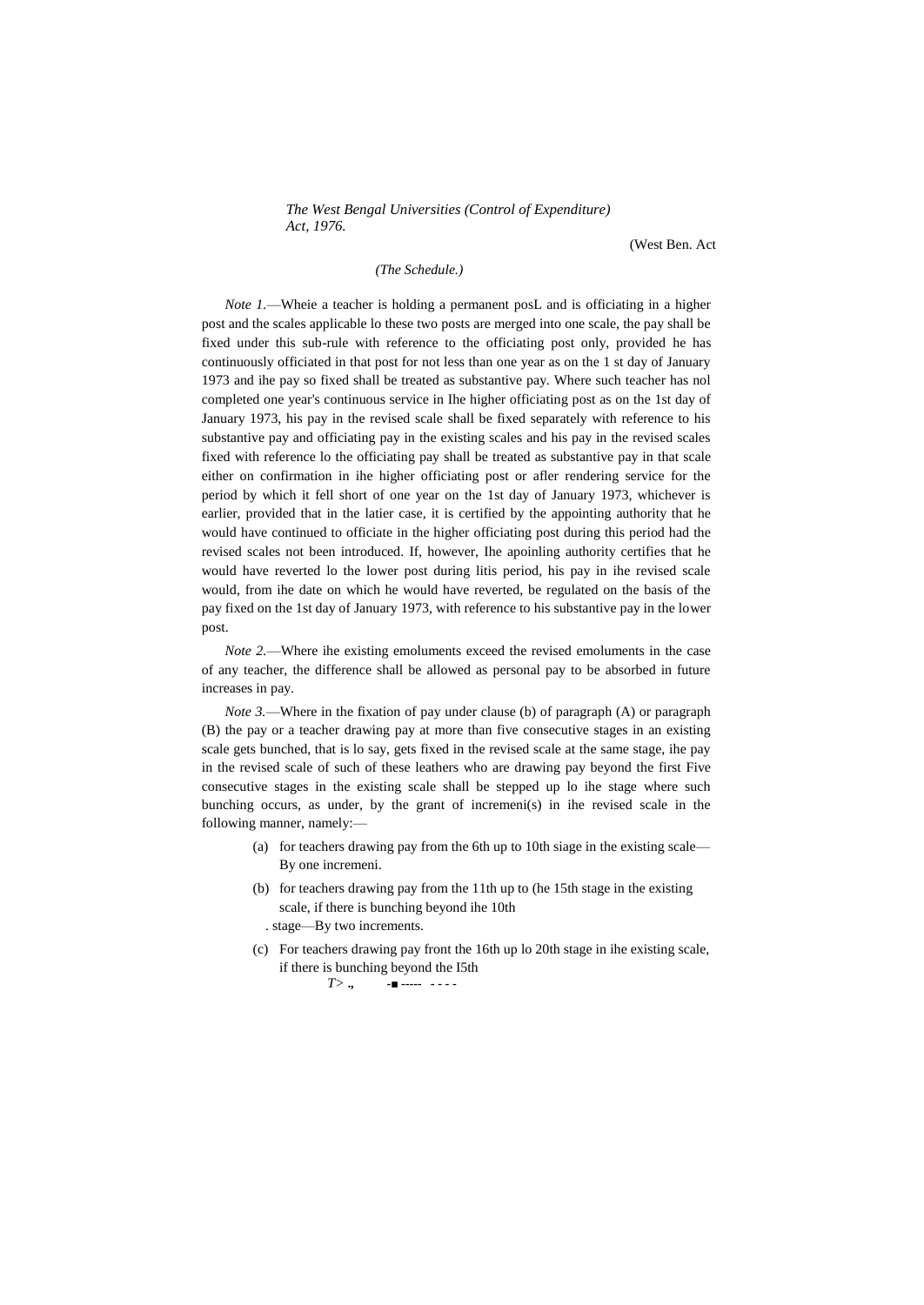# *The West Bengal Universities (Control of Expenditure)* **XVH of 1976.]** *Act, 1976.*

# *(The Schedule.)*

iT by stepping up of the pay as above, Ihe pay or a leacher gels fixed ai o stage in Ihe revised scale which in higher than Ihe stage in ihe revised scale at which the pay of a teacher who was drawing pay at the next higher stage or stages in the same existing scale is fixed, the pay of the latter shall also be stepped up only to Ihe extent by which il falls short that of the former.

*Note 4.*—Where in the fixation of pay under clause (b) of paragraph (A) or paragraph (B) the pay of a teacher, who in the existing scale was drawing immediately before the J st day of January 1973 more pay than another leacher junior to him in the same cadre, gets fixed in the revised scale al a stage lower than that of such junior his pay shall be stepped up to the same stage in the revised scale as lhat of the junior.

*Note* 5.~Where as on the 1st day of January 1973, a tcachcr is in receipts of personal pay (including ad hoc increment, if any, on account of stagnation at the maximum of the existing scale) which together with his existing emoluments exceeds the revised emoluments, then, the difference representing such excees shall be allowed to such teacher as personal pay to be absorbed in future increases in pay.

. II. *Date of next increment in the revised scale:*—The next increment

of a teacher whose pay lias been fixed in ihe revised scale in accordance with rule I shall be granted on ihe date he would have drawn his increment, had he continued in the existing scale:

Provided lhat in cases where the pay of a teacher is stepped up in terms of Note 3 to rule I. the next increment shall be granted on the completion of qualifying service of twelve months from the dale of the stepping up of the pay in the revised scale:

. Provided further thai, in eases other lhan those covered by the preceding proviso, the next increment of a teacher whose pay is fixed on the 1st day of Junuary 1973 al the same stage as the one fixed for another teacher junior to him in the same cadre and drawing pay at a lower stage than his in the existing scale, shall be granted on the same date as admissible to his junior, if the date of increment of the junior happens lo be earlier.

*Explanation.*—For the purpose of this rule, increment shall be construed to mean stages in the time scale and not necessarily actual increases in pay (lhat is to say, where an increment in any scale is not annual, the increment shall be construed as carrying as many stages as the number of years of service required to be rendered for earning an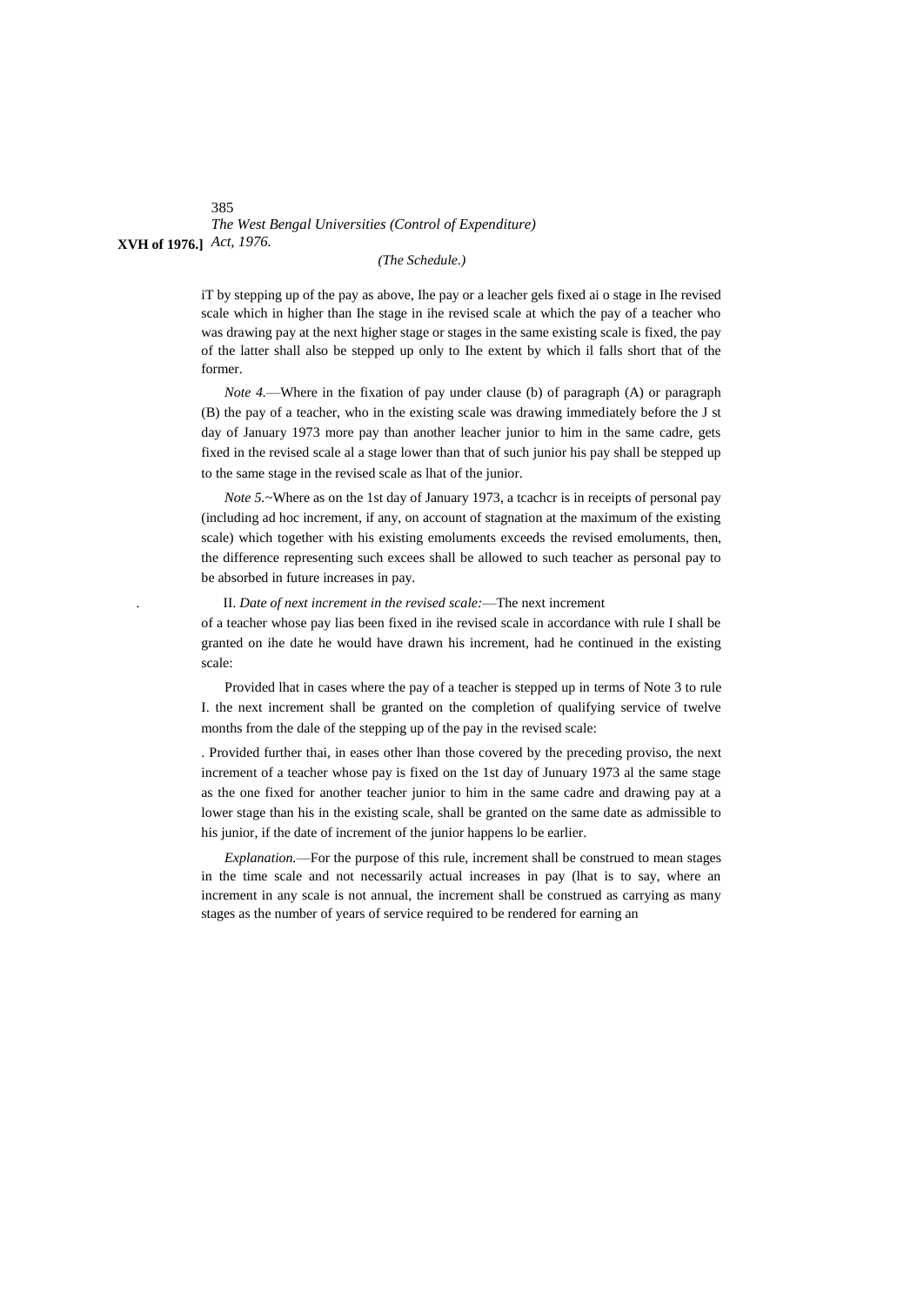*The West Bengal Universities (Control of Expenditure) Act, 1976.* [Wcsl Ben. Act

*(The Schedule.)*

in. Cases of pay fixation which **cannDt** be covered by ihe principles enunciated above and also ihose where the application of the above principles give rise to anomalies should be referred to the Education Department (through the Director of Public Instruction in case of College teachers).

# ANNEXURE III

*Qualifications for recruitment to the potts of Lecturers in the Faculties of Arts and Social Science including Commerce and Science in Universities*

*and Colleges..*

University Lecturers—

(a) A Doctor's degree or published work of an equally high standard;

(b) consistently good academic record with lsl or high 2nd class (B+) Masier's degree in a relevant subject or an equivalent degree of a foreign University.

Having regard lo the need for developing inter-disciplinary programmes, the degrees in (a) and (b) above may be in relevant subjects;

Provided that if ihe selecting authority is of the view thai ihe research work of a candidate as evident cither from his thesis or from his published work is of very high standard, it may relax any or the qualifications prescribed in (b) above;

Provided further thai if a candidate possessing a Doctor's degree or equivalent published work is not available or is not considered suitable,

a person possessing a consistently good academic record (due weightage being given to M.Phil, or equivalent degee or research work of quality)

may be appointed on ihe condition thai he will have to obtain a Doctor's degree or give evidence of published work of equivalent high standard within five years of his appointmenl, failing which he will not be able to earn future increments until he fulfils these requirements.

*Explanation.*—Consistently good academic rccord means overall record of all assessments throughout the academic career leading lo the Masier's degree, which should al least be B+ or high second class.

College Lecturers—

- (a) A consistently good academic record with 1st or high 2nd class B+ at the Master's degree in a relevant subject or an equivalent degree of a foreign University; and
- (b) an M.Phil. degree or a recognised degree beyond the Master's level or published work indicating ihe capacity of a candidate for independent research work:

Provided that if a candidate possessing the qualification as at (b) above is not available or not considered suitable, thf\* *r-n\}p-rtf\** nn *thr-* r^r-nTnrri^nrl'ilifin riFth#\* cpl^rhnc\* rmlhnrifv